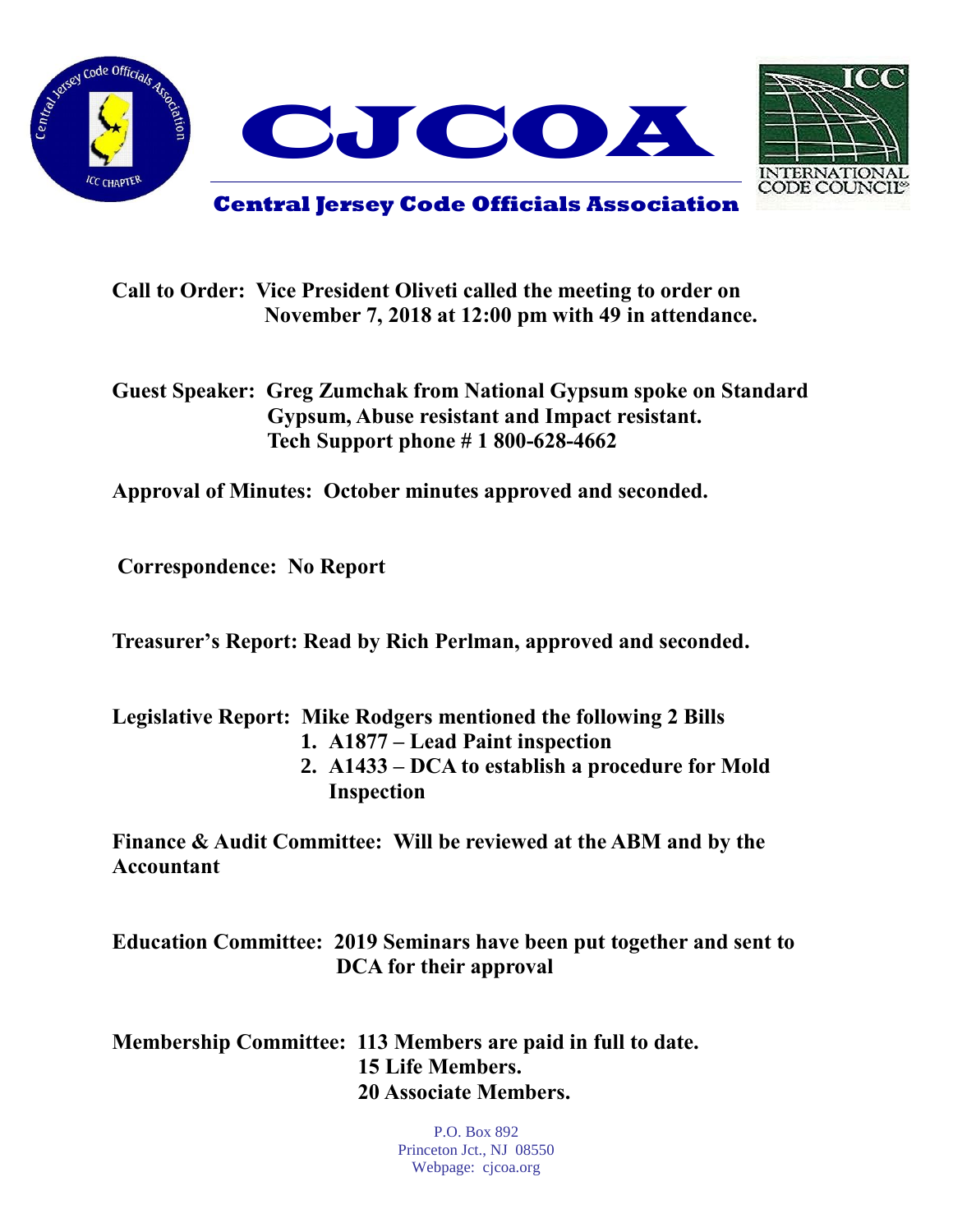**By-Laws Committee: No Report**

**Historical Committee: No Report**

## **Good & Welfare Committee: Scott McCormick and Bill Pickel are recovering from surgery**

**Public Relations: No Report**

**Code Change Committee:** 

| <b>Building:</b>       | Building Subcode committee meeting on Friday 9th, 2018              |  |
|------------------------|---------------------------------------------------------------------|--|
| Electric:              | Waiting for the 2017 Adoption, 2020 NEC committee met<br>last month |  |
|                        | Plumbing: Plumbing Subcode committee meeting on Friday 9th, 2018    |  |
| <b>Fire: No Report</b> |                                                                     |  |
| inatino Committee•     | John Fiedler announced that the following.                          |  |

**Nominating Committee: John Fiedler announced that the following individuals submitted letters of interest for the following positions: This was the second reading and announced 3 times with no contention from the floor. Here are your new Officers for the 2019 – 2020 Year President – Frank Oliveti Vice President – Thomas Polino Treasurer – Rich Perlman Secretary – John White**

> P.O. Box 892 Princeton Jct., NJ 08550 Webpage: cjcoa.org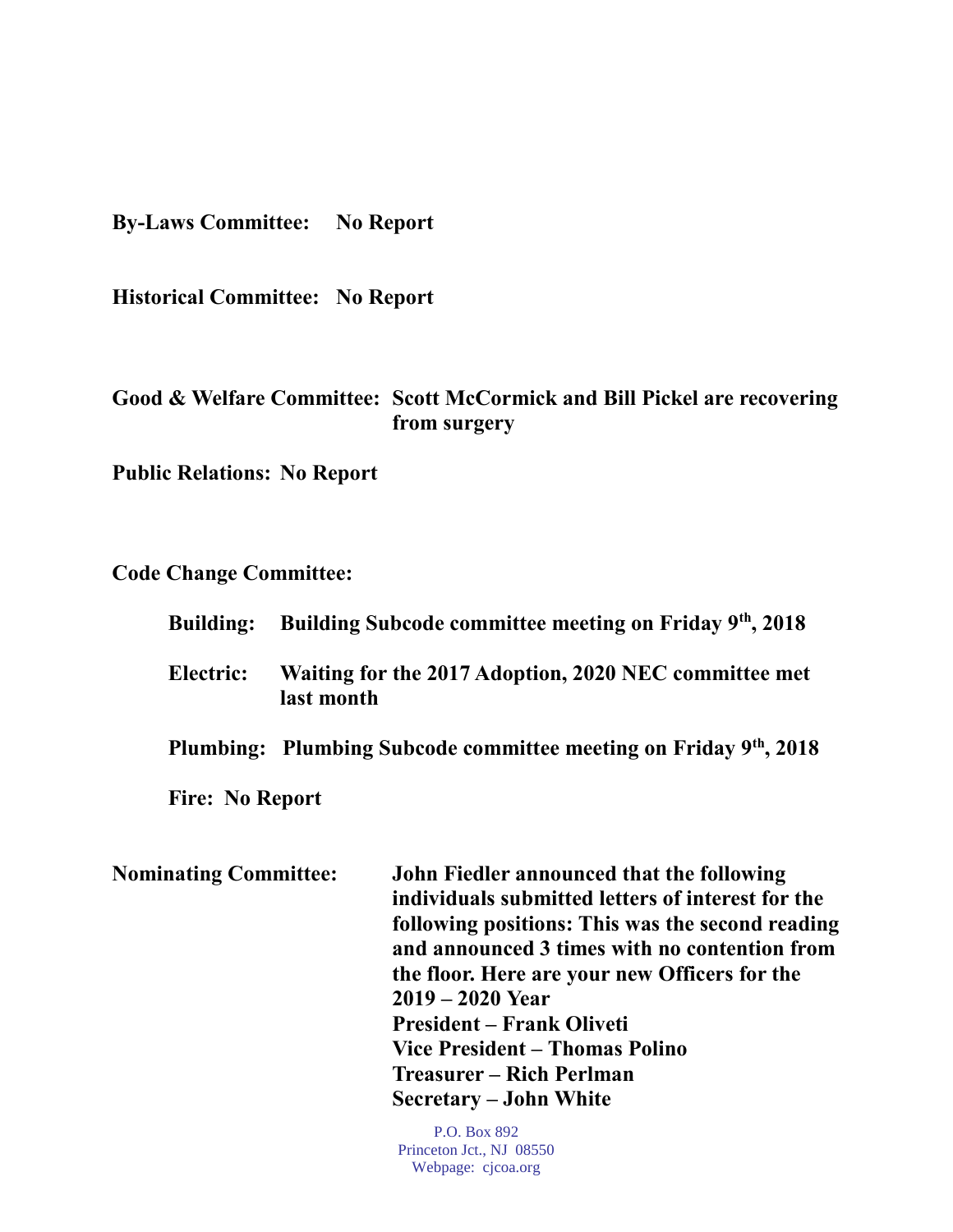| Scholarship Committee: Applications are closed. Executive board will be<br>meeting to make final decisions<br><b>Website Committee:</b><br><b>Progress</b> |                                                                                                                                                                                                       |  |
|------------------------------------------------------------------------------------------------------------------------------------------------------------|-------------------------------------------------------------------------------------------------------------------------------------------------------------------------------------------------------|--|
|                                                                                                                                                            |                                                                                                                                                                                                       |  |
| Ad-Hoc:                                                                                                                                                    |                                                                                                                                                                                                       |  |
| DCA:                                                                                                                                                       | <b>No Report</b>                                                                                                                                                                                      |  |
| <b>ICC-Region 7:</b>                                                                                                                                       | Three Members from Region VII were elected to the<br>ICC Board, President Bill Bryant, Secretary/Treasurer<br><b>Cindy Davis and Director Kris Bridges.</b>                                           |  |
|                                                                                                                                                            | Final Action voting is Nov $14 - 28$ , 2018.                                                                                                                                                          |  |
|                                                                                                                                                            | 2019 ICC/Home Depot are joining teams to promote<br><b>Building Safety Month, Home Depot would like to set</b><br>up a table and have Code Officials there to answer<br>questions and promote safety. |  |
|                                                                                                                                                            | 2019 Group B code changes will take place in<br><b>Albuquerque, New Mexico.</b>                                                                                                                       |  |
|                                                                                                                                                            | Next Region VII meeting will be held on Jan 31/Feb 1,<br>2019.                                                                                                                                        |  |
|                                                                                                                                                            |                                                                                                                                                                                                       |  |